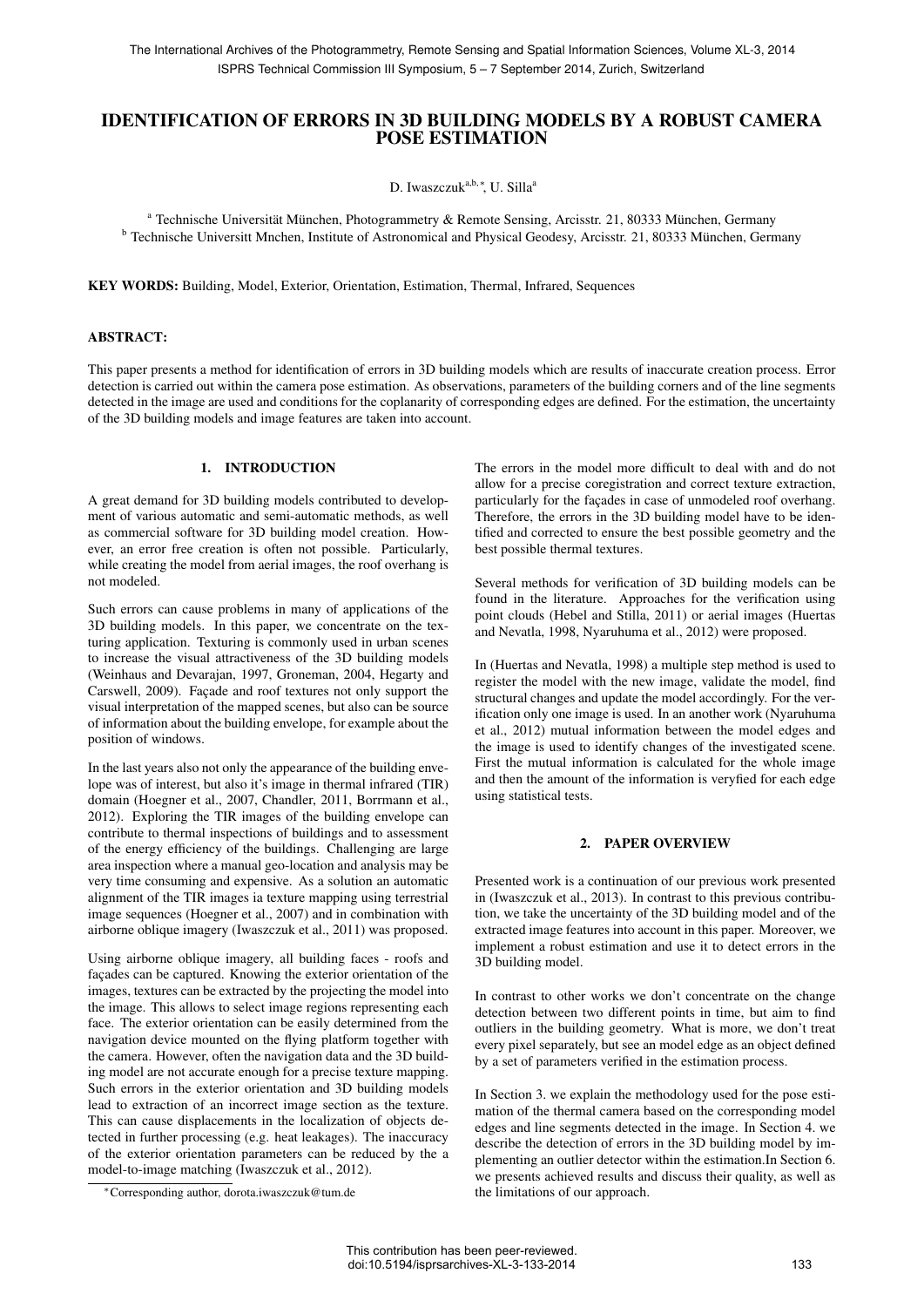## 3. LINE-BASED CAMERA POSE ESTIMATION

In the presented approach, line segments are selected to be used for matching. The corresponding image line segments are assigned to the model edges using an accumulator approach. The model edges are projected into the image using the initial exterior orientation taken from the navigation device and moved and rotated in the image creating a 3D accumulator space. For each position of the projected model in the image, the number of fitting lines segments in the image is counted. Correspondences which voted for the accumulator cell with most line correspondences are used for the optimal pose estimation.

The mathematical model is formulated using homogeneous representation of the image and model features. The condition for coplanarity of building corners defining an edge and a line segment in the image is utilized for this purpose (Fig. 1). In addition to the functional model, the stochastic model is also defined in order to take the uncertainty of the 3D model and image features into account. The covariance matrices of the homogeneous entities are often singular. To be able to cope with such covariance matrices, additional constrains for the observations are needed. Optimal exterior orientation parameters are estimated using Gauss-Helmert model.



Figure 1: Principle of assignment of image line segments to 3D model edges

#### 3.1 Finding correspondences

In the presented approach, line segments are selected to be used for matching. The corresponding image line segments are assigned to the model edges using an accumulator approach. The model edges are projected into the image using the initial exterior orientation taken from the navigation device and moved and rotated in the image creating a 3D accumulator space. For each position of the projected model in the image, the number of fitting lines segments in the image is counted. Correspondences which voted for the accumulator cell with most line correspondences are used for the optimal pose estimation.

### 3.2 Optimal camera pose estimation

Estimation of the exterior orientation parameters in the projective space is formulated using the complanarity of  $l_i$ ,  $X_{1i}$  and  $X_{2i}$ , where  $X_{1i}$  and  $X_{2i}$  are the endpoints of a building edge corresponding to line segment  $l_j$  detected in the image. Coplanarity of  $l_j$ ,  $X_{1i}$  and  $X_{2i}$  is expressed as incidence of the projected points  $\chi'_{1i}$  and  $\chi'_{2i}$  with the line  $l_j$ . The projected points

 $\chi'_{1i}$ :  $\mathbf{x}'_{1i} = \mathbf{PX}_{1i}$  and  $\chi'_{2i}$ :  $\mathbf{x}'_{2i} = \mathbf{PX}_{2i}$ , where P is the projection matrix. Then, the incidence conditions  $1_j^T \mathbf{x}'_{1i} = 0$  and  $\mathbf{l}_j^T \mathbf{x'}_2 i = 0$  write

$$
\mathbf{I}_j^{\mathsf{T}} \mathsf{P} \mathbf{X}_{1i} = 0,\tag{1}
$$

$$
\mathbf{l}_j^{\mathsf{T}} \mathsf{P} \mathbf{X}_{2i} = 0. \tag{2}
$$

These two equations are directly adapted in the Gauss-Helmert model as conditions

$$
\mathbf{g}_1(\widehat{\boldsymbol{\beta}}, \widehat{\mathbf{y}}) = \mathbf{I}_j^{\mathsf{T}} \mathbf{P} \mathbf{X}_{1i},\tag{3}
$$

$$
\mathbf{g}_2(\widehat{\boldsymbol{\beta}}, \widehat{\mathbf{y}}) = \mathbf{I}_j^{\mathsf{T}} \mathbf{P} \mathbf{X}_{2i}
$$
 (4)

for the observations and parameters.

Also in the projective space the uncertainty of the image features and 3D building model can be introduced. The covariance matrix for a 3D point  $X$  represented in homogeneous coordinates  $X$ can be directly derived from the cavariance matrix  $\Sigma_{XX}$  for the Euclidean representation  $X$  of this point as

$$
\Sigma_{XX} = \begin{bmatrix} \Sigma_{XX} & 0 \\ 0^{\mathsf{T}} & 1 \end{bmatrix} . \tag{5}
$$

However, due to redundancy in the homogeneous representation, the cavarinace matrix  $\Sigma_{XX}$  is singular (Förstner, 2004) which leads to restrictions in the optimization. To solve this problem, all entities has to be spherically normalized (Kanatani, 1996), so that  $\mathbf{l}_j^s = N_s(\mathbf{l}_j)^1$ ,  $\mathbf{X}_{1i}^s = N_s(\mathbf{X}_{1i})$  and  $\mathbf{Y}_{1i}^s = N_s(\mathbf{Y}_{1i})$ . (In the rest of this Section, the index<sup>s</sup> is omitted assuming the homogeneous coordinates to be spherically normalized.) This normalization has to hold also during the estimation. Therefore, also the constrains

$$
\mathbf{c}_1(\widehat{\mathbf{y}}) = \|\mathbf{l}_j\| - 1 \tag{6}
$$

$$
\mathbf{c}_2(\widehat{\mathbf{y}}) = \|\mathbf{X}_{1i}\| - 1 \tag{7}
$$

$$
\mathbf{c}_3(\widehat{\mathbf{y}}) = \|\mathbf{X}_{2i}\| - 1 \tag{8}
$$

for the observations are needed.

To find optimal solution for the unknown parameters

 $\hat{\boldsymbol{\beta}} = [\hat{X}_0, \hat{Y}_0, \hat{Z}_0, \hat{\omega}, \hat{\phi}, \hat{\kappa}]$ , the optimization method for homogeneous entities presented in (Meidow et al., 2009a) and (Meidow et al., 2009b) is adapted for this functional model. For this purpose, the Lagrange function

$$
\mathcal{L} = \frac{1}{2} \widehat{\mathbf{v}}^{\mathsf{T}} \mathbf{\Sigma}_{\mathbf{y} \mathbf{y}}^{-1} \widehat{\mathbf{v}} + \lambda_1^{\mathsf{T}} \mathbf{g}_1(\widehat{\boldsymbol{\beta}}, \mathbf{y} + \widehat{\mathbf{v}}) + \lambda_2^{\mathsf{T}} \mathbf{g}_2(\widehat{\boldsymbol{\beta}}, \mathbf{y} + \widehat{\mathbf{v}}) + \nu_1^{\mathsf{T}} \mathbf{c}_1(\mathbf{y} + \widehat{\mathbf{v}}) + \nu_2^{\mathsf{T}} \mathbf{c}_2(\mathbf{y} + \widehat{\mathbf{v}}) + \nu_3^{\mathsf{T}} \mathbf{c}_3(\mathbf{y} + \widehat{\mathbf{v}})
$$
(9)

is minimized, where  $\lambda$  and  $\nu$  are the Lagrangian vectors. In contrast to (Meidow et al., 2009a) and (Meidow et al., 2009b), here the restriction for the estimated parameters  $h_1(\hat{\beta}) = 0$  is not needed, because the estimated parameters are defined directly as exterior orientation parameters  $X_0$ ,  $Y_0$ ,  $Z_0$ ,  $\omega$ ,  $\phi$ ,  $\kappa$ . The observation vector for each pair of corresponding lines writes  $\mathbf{y}_{ij} = [\mathbf{l}_j, \mathbf{X}_{1i}, \mathbf{X}_{2i}]^\mathsf{T}$ , where  $\mathbf{l} = [a, b, c]^\mathsf{T}$  is the homogeneous representation for the image line segment and  $X_{1i}$ ,  $X_{2i}$  is the homogeneous representation of the corners of the corresponding 3D building edge. The covariance matrix  $\Sigma_{\parallel}$  is assumed to be known as result of the line fitting or as result of error propagation knowing the covariance matrices of the end points of the detected line segment. This done using

$$
\Sigma_{\mathbf{l}_j \mathbf{l}_j} = \mathbf{S}(\mathbf{x}_{2j}) \Sigma_{\mathbf{x}_{1j} \mathbf{x}_{1j}} \mathbf{S}^{\mathsf{T}}(\mathbf{x}_{2j}) + \mathbf{S}(\mathbf{x}_{1j}) \Sigma_{\mathbf{x}_{2j} \mathbf{x}_{2j}} \mathbf{S}^{\mathsf{T}}(\mathbf{x}_{1j}), \quad (10)
$$

<sup>1</sup>The covariance matrix  $\Sigma_{\text{II}}$  calculated as shown in eq. 10 is not singular but l is also spherically normalized in order to avoid ambiguity of the homogeneous representation.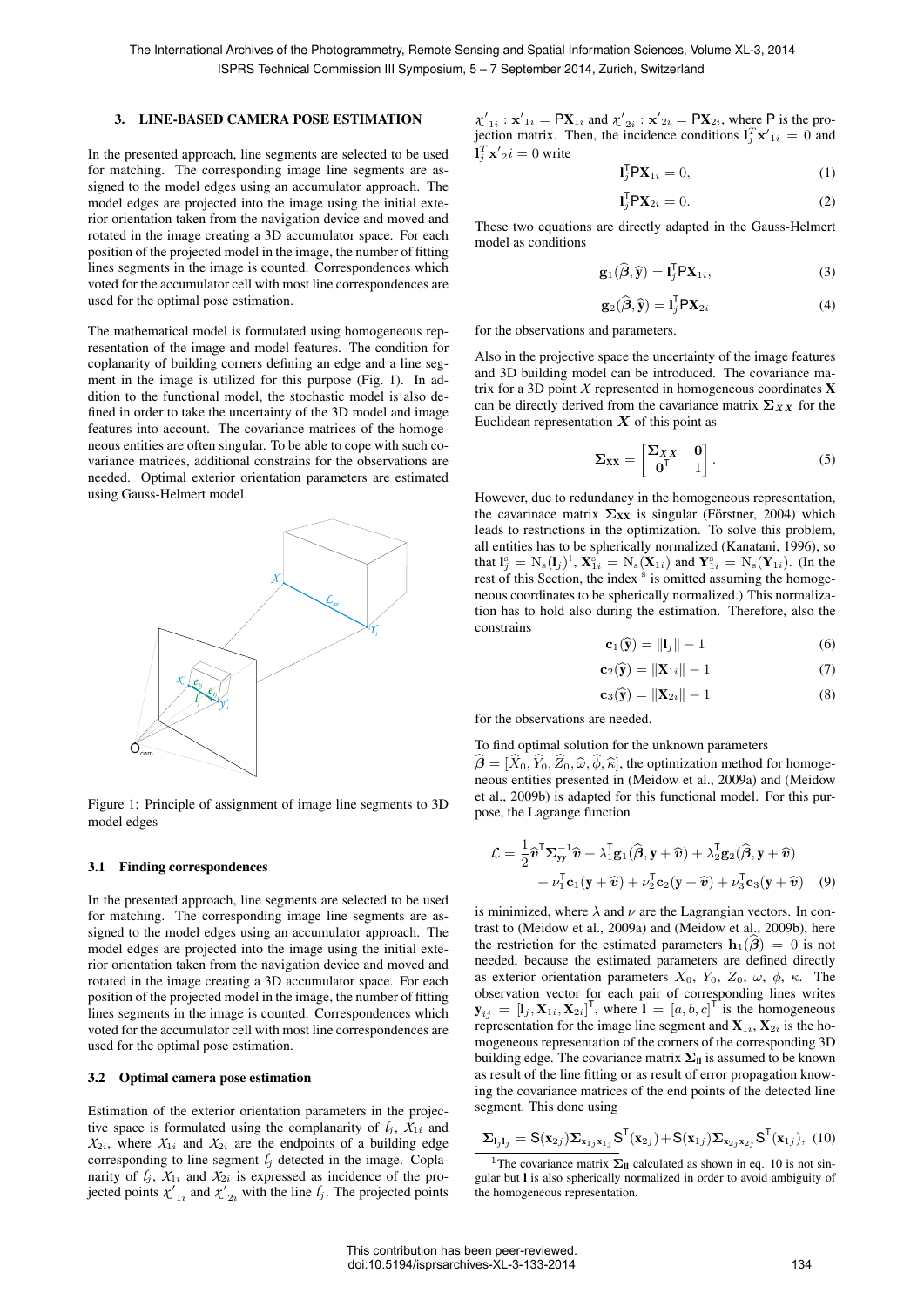The International Archives of the Photogrammetry, Remote Sensing and Spatial Information Sciences, Volume XL-3, 2014 ISPRS Technical Commission III Symposium, 5 – 7 September 2014, Zurich, Switzerland

where S is the skew-symmetric matrix

$$
\mathbf{S}(\mathbf{x}) = \begin{bmatrix} 0 & -w & v \\ w & 0 & -u \\ -v & u & 0 \end{bmatrix}, \mathbf{x} = \begin{bmatrix} u \\ v \\ w \end{bmatrix}.
$$
 (11)

The solution for the unknown parameters fulfilling eq. 9 is calculated in a iterative manner, similar as described in (Meidow et al., 2009b). For all conditions the Jacobians are calculated at the approximate values of  $\beta$  as

$$
A = \begin{bmatrix} \frac{\partial g_1(\beta, y)}{\partial \beta} \\ \frac{\partial g_2(\beta, y)}{\partial \beta} \end{bmatrix}
$$
 (12)

$$
B = \begin{bmatrix} \frac{\partial g_1(\mathcal{G}, \mathbf{y})}{\partial \mathbf{y}} & \mathbf{0} \\ \mathbf{0} & \frac{\partial g_2(\mathcal{G}, \mathbf{y})}{\partial \mathbf{y}} \end{bmatrix} \tag{13}
$$

$$
C = \begin{bmatrix} \frac{\partial \mathbf{c}_1(\mathbf{y})}{\partial \mathbf{y}} & \mathbf{0} & \mathbf{0} \\ \mathbf{0} & \frac{\partial \mathbf{c}_1(\mathbf{y})}{\partial \mathbf{y}} & \mathbf{0} \\ \mathbf{0} & \mathbf{0} & \frac{\partial \mathbf{c}_1(\mathbf{y})}{\partial \mathbf{y}} \end{bmatrix}
$$
(14)

and used for normal equation

$$
A^{\mathsf{T}}\left(B\Sigma_{\mathsf{II}}B^{\mathsf{T}}\right)^{-1}A\widehat{\Delta\beta}=A^{\mathsf{T}}\left(B\Sigma_{\mathsf{II}}B^{\mathsf{T}}\right)a\qquad(15)
$$

where

$$
a = BC^{\mathsf{T}} \left( CC^{\mathsf{T}} \right)^{-1} \left( C \left( \mathbf{y} - \mathbf{y}^{(\tau)} \right) - \mathbf{c}_{\tau} \right) - B \left( \mathbf{y} - \mathbf{y}^{(\tau)} \right) - \mathbf{g}_{\tau}.
$$
\n(16)

The index  $\tau$  denotes the current iteration. Then the residuals are computed as

$$
\boldsymbol{v}^{(\tau)} = -\boldsymbol{\Sigma}_{\mathbf{II}} \boldsymbol{B}^{\mathsf{T}} \boldsymbol{\lambda} - \boldsymbol{C}^{\mathsf{T}} \left( \boldsymbol{C} \boldsymbol{C}^{\mathsf{T}} \right)^{-1} \left( \boldsymbol{C} \left( \mathbf{y} - \mathbf{y}^{(\tau)} \right) - \mathbf{c}_{\tau} \right). \tag{17}
$$

with Lagrangians

$$
\lambda = \left( B \Sigma_{\mathsf{II}} B^{\mathsf{T}} \right)^{-1} \left( A \widehat{\Delta \beta} - a \right). \tag{18}
$$

#### 3.3 Conditioning the coordinates

Switching from the Euclidean to the homogeneous representation for point  $\chi$  in 2D or  $\chi$  in 3D is usually effected by adding 1 as an additional coordinate (homogeneous part). Hence, for a 2D point in Euclidean space  $\boldsymbol{x} = [u, v]^{\mathsf{T}}$ , the equivalent homogeneous representation is  $\mathbf{x} = [u, v, 1]^T$ , and for a 3D point in Euclidean space  $\boldsymbol{X} = [U, V, W]^\mathsf{T}$ , the equivalent homogeneous representation is  $\mathbf{X} = [U, V, W, 1]^\mathsf{T}$ . In many photogrammetric applications, particularly in aerial photogrammetry, the points are given in geodetic coordinate systems (e.g., Gauss-Krüger, UTM), where the values for U and V is in order  $10^6$ . Computations with such inconsistent number can lead to numerical instability of the computations. To solve this problem, the homogeneous entities should be conditioned. Similar to the conditioning proposed by (Heuel, 2002), also here, the entities are conditioned before optimizing, by checking the condition

$$
max_{hO} = \max_{i} \left( \frac{\|x_{h_i}\|}{\|\boldsymbol{x}_{O_i}\|} \right) \ge f_{min} = 0.1, \quad (19)
$$

where  $x_{h_i}$  is the homogeneous and  $x_{O_i}$  the Euclidean part of a homogeneous entity  $\mathbf{x}_i$ . If  $max_{hO} \leq f_{min}$  the conditioning factor is calculated as

$$
f = max_{h0} \cdot f_{min} \tag{20}
$$

In case of very large Euclidean part  $x<sub>O</sub>$  compared to the homogeneous part  $x_h$ ,  $f$  calculated as shown in eq. 20 can be smaller than the machine accuracy  $\epsilon_h$ . Hence, if  $f < \epsilon_h$  then f should be calculated as

$$
f = \frac{f_{min}}{\max_i(\|\boldsymbol{x}_{O_i}\|)}\tag{21}
$$

((Heuel, 2002)). Next, each entity is conditioned using matrices

$$
\boldsymbol{W}_{\mathbf{x}}(f) = \begin{bmatrix} f|_{2} & \mathbf{0} \\ \mathbf{0}^{\mathsf{T}} & 1 \end{bmatrix} \tag{22}
$$

for the 2D points,

$$
\boldsymbol{W}_1(f) = \begin{bmatrix} \mathbf{I}_2 & \mathbf{0} \\ \mathbf{0}^\mathsf{T} & f \end{bmatrix} \tag{23}
$$

for the 2D lines and

$$
\boldsymbol{W}_{\mathbf{X}}(f) = \begin{bmatrix} f|_{3} & \mathbf{0} \\ \mathbf{0}^{\mathsf{T}} & 1 \end{bmatrix},\tag{24}
$$

so that the conditioned coordinates  $x^c$ ,  $I^c$  and  $X^c$  are calculated as

$$
\mathbf{x}^{\mathbf{c}} = \mathbf{W}_{\mathbf{x}}(f_{im})\mathbf{x},\tag{25}
$$

$$
\mathbf{l}^{\mathsf{c}} = \mathbf{W}_{\mathsf{I}}(f_{im})\mathbf{l} \tag{26}
$$

and

$$
\mathbf{X}^{\mathbf{c}} = \mathbf{W}_{\mathbf{X}}(f_{mod})\mathbf{X},\tag{27}
$$

where  $f_{im}$  is the conditioning factor for the 2D image entities and  $f_{mod}$  is the conditioning factor for the 3D entities. Conditioning entities changes also the transformation matrix. Here the transformation matrix is the projection matrix P which can be reconditioned using

$$
\mathsf{P} = \mathbf{W}(f_{im})^{-1} \mathsf{P}^{\mathsf{c}} \mathbf{W}(f_{mod}). \tag{28}
$$

## 4. IDENTIFICATION OF ERRORS IN THE MODEL

The inaccuracies in the model should result in large residuals in the adjustment. This can be used to identify these inaccuracies. For this purpose, an outlier detector using statistical test on corrections to the observations is implemented within the adjustment. This is done by using weight matrix

$$
\widehat{\boldsymbol{P}} = \left(\boldsymbol{B}\boldsymbol{\Sigma}_{\mathbf{II}}\boldsymbol{B}^{\mathsf{T}}\right)^{-1} \tag{29}
$$

for computation of the weight coefficient matrix for the corrections to observations

$$
\boldsymbol{Q}_{\widehat{\boldsymbol{v}}\widehat{\boldsymbol{v}}} = \left(\boldsymbol{Q}\boldsymbol{B}^{\mathsf{T}}\widehat{\boldsymbol{P}}\left(\mathbf{I} - \boldsymbol{A}(\boldsymbol{A}^{\mathsf{T}}\widehat{\boldsymbol{P}}\boldsymbol{A})^{-1}\boldsymbol{A}^{\mathsf{T}}\widehat{\boldsymbol{P}}\right)\boldsymbol{B}\right)\boldsymbol{Q} \qquad (30)
$$

Then the vector of standardized corrections for the observations is calculated.

$$
V = \frac{|(\mathbf{y} - \mathbf{y}_0)|}{\sigma_0 \sqrt{diag(\mathbf{Q}_{\widehat{\boldsymbol{v}}\widehat{\boldsymbol{v}}})}}
$$
(31)

Statistical tests are used to identify the outliers using the critical value

$$
\epsilon_h = \chi^2_{1-\alpha,1},\tag{32}
$$

which allows rejecting a hypothesis with the significance level  $\alpha$ . If  $V_i > \epsilon_h$  then this observation is considered as an outleir.

Observations identified as outliers are excluded from the estima-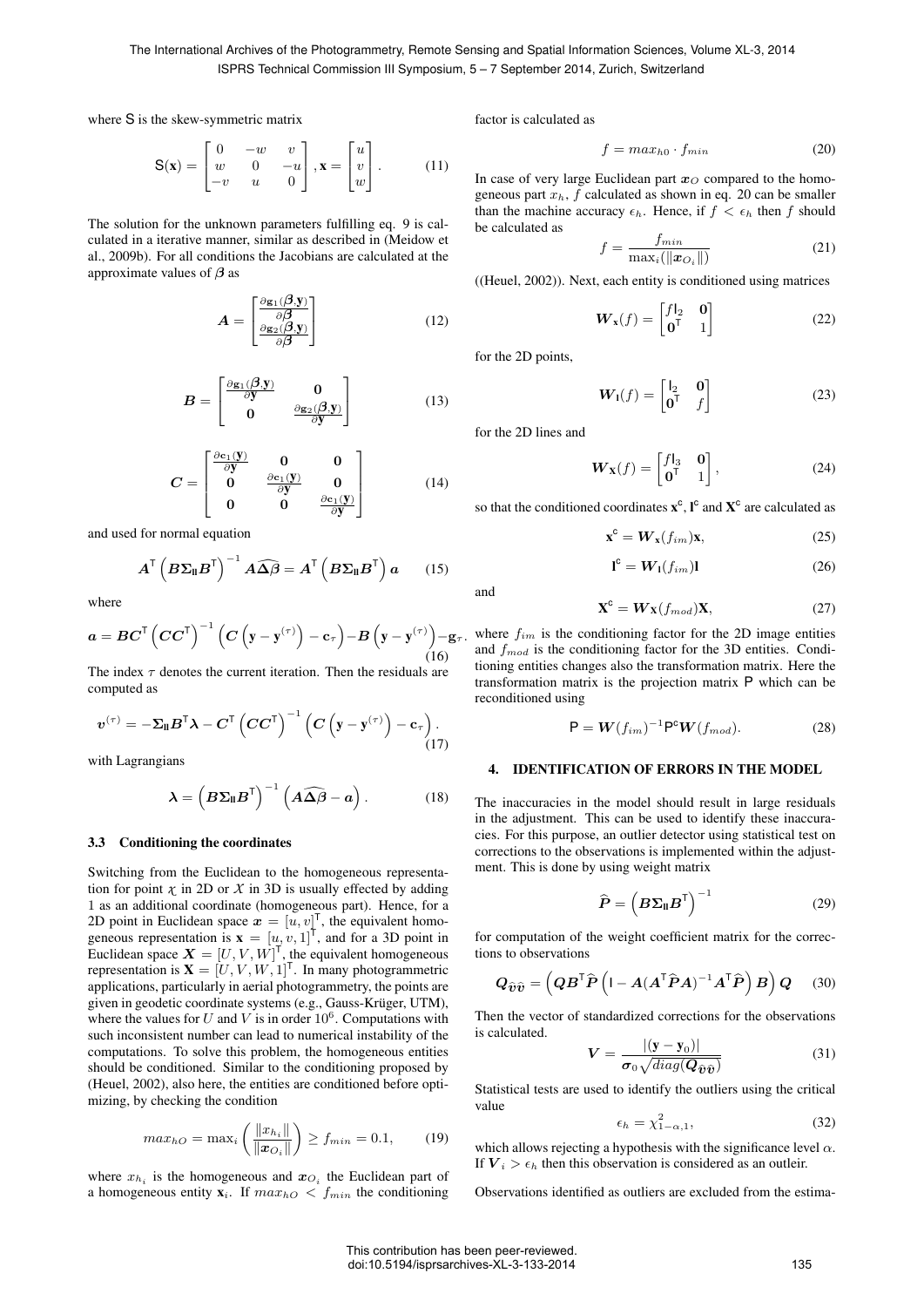tion and the link to the corresponding model edges is stored. Then the procedure is repeated for every frame of the image sequence. Model edges which are frequently identified as outlieres are labeled as possible errors in the 3D model.

## 5. RESULTS

The results are presented on an oblique thermal infrared (TIR) image sequence taken from helicopter flying over a densely built up urban area. The frame rate was 25 frames/sec. which gives a high overlap between the frames. 100 following frames (with frame IDs 13141-13240) and three buildings were selected for the first tests. The 3D building model was created manually in a commercial software by fitting predefined building primitives. Hence, no roof overhang is modeled. The significance level was set to  $\alpha = 0.1$  for the experiments.

Each observation is represented by 11 parameters, 3 related to the image line, and 8 related to model corners. In the presented method, each parameter is treated separately. It means that for each observation, one or more parameters can be identified as an outlier. It can be also distinguish between outliers in the image feature and outliers in the 3D building model. However, the usage of this fact is not sufficient for outlier detection in the 3D model, because the inaccuracies in the line detection can also affect the errors in the parameters of the model points. Tests showed that both errors coexist. Outliers in the line parameters were detected in less cases and in most cases they were coexisting with a errors in the parameters of model points. The outliers in image line parameters were detected for 151 edges in 100 frames but only in 21 cases they did not coexist with outliers in the parameters of model points.



Figure 2: Results on outlier detection in the frame no. 13209: a) outliers detected based on analysis of parameters of model points; b) outliers detected based on analysis of parameters of image lines; c) outliers detected based on analysis of all parameters. Color coding: dark cyan - detected image line segments without correspondences, bright cyan - projected model edges without correspondences, dark green - detected image line segments with correspondences, bright green - projected model edges with correspondences, dark orange - detected image line segments with correspondences detected as outliers, bright green - projected model edges with correspondences detected as outliers

Fig. 2 shows results on the outlier detection in an exemplary frame. Here, all three possibilities are presented, taking the outliers in the image line parameters, model point parameters or both at the same time. For the outliers removal and outlier free adjutment the third option was used. The results of the adjustment after outlier removal are presented in Fig. 3



Figure 3: Projected 3D building model in frame 13209 before (red) and after (green) adjustment

Fig. 4 shows the results of outliers detection using all parameters for each observation. The results are shown on one exemplary building and across a sub-sequence of 6 following images.



Figure 4: Outlier detection for one building across a subsequence of 6 images (13174-13179). Color coding: same as Fig. 2

### 6. CONCLUSION

In this paper we presented a method for model-to-image matching with optimal pose estimation and outlier detection withing the estimation. The novelty of the presented methodology consist of the usage of the linear features and their uncertainty in the adjustment process which allows for more reliable outlier detection. Using the implemented method, buildings or building parts being potentially badly modeled can be identified. However, this identification is useful only for further manual post-processing. In the future, more work should be done on more automatic confirmation of an error in the building and automatic improvement of the geometry.

## ACKNOWLEDGEMENTS

The authors would like to thank Frauenhofer IOSB, Ettlingen, for providing thermal images.

### **REFERENCES**

Borrmann, D., Elseberg, J. and Nüchter, A., 2012. Thermal 3d mapping of building façades. In: Proceedings of the 8th Conference on Intelligent Autonomous Systems. Jeju Island, Korea.

Chandler, D., 2011. The big picture on energy loss. MIT news. Access on July 30, 2012.

Förstner, W., 2004. Uncertainty and projective geometry. In: E. Bayro-Corrochano (ed.), Handbook of Computational Geometry for Pattern Recognition, Computer Vision, Neurocomputing and Robotics, Springer, pp. 493–535.